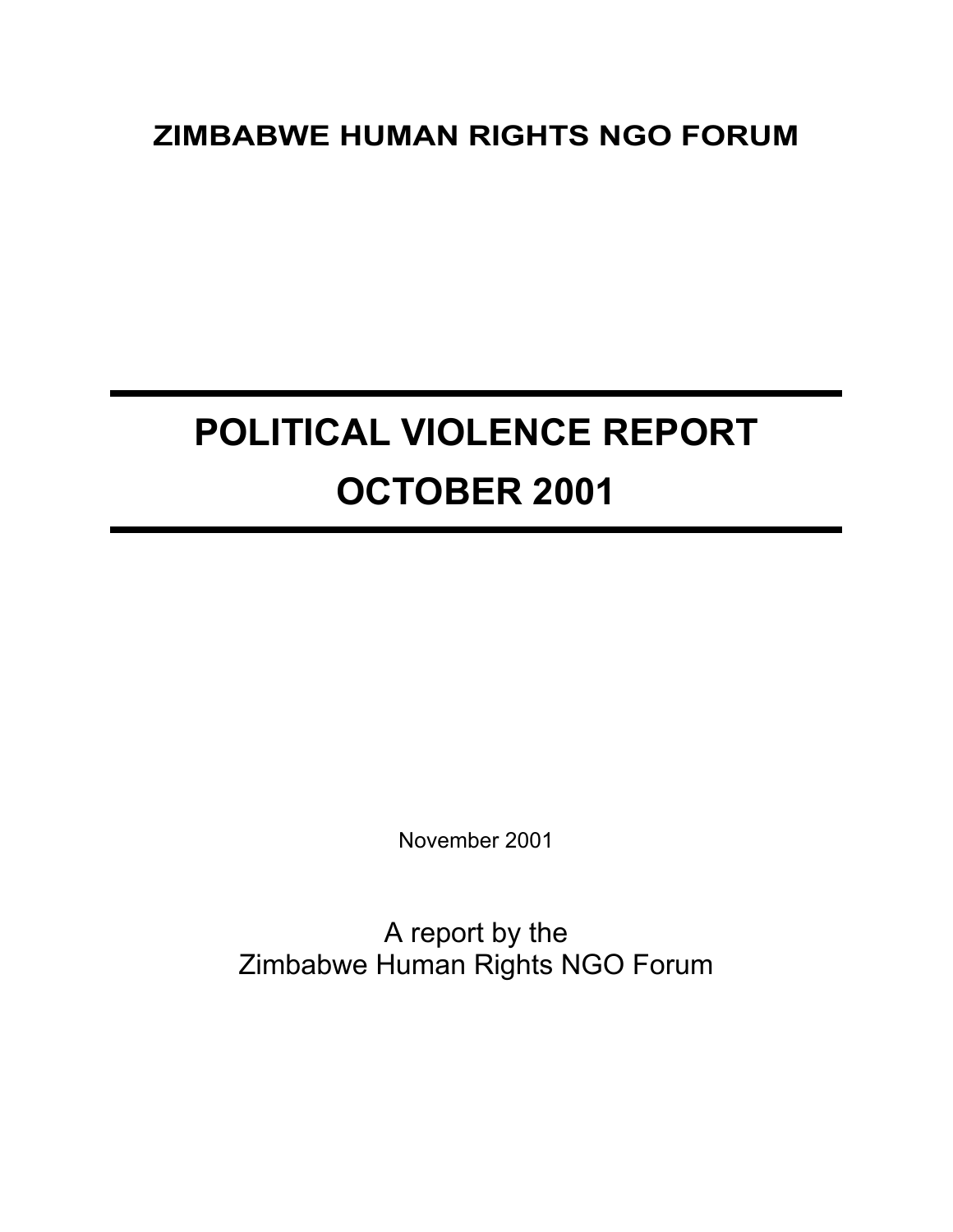# **Summary**

State agents attacked at least 10 persons in Chimanimani including a nine-year-old boy. One of the victims of the attack was beaten by soldiers and sustained a fractured skull. In Bindura, an 11-month-old infant was taken into custody along with its parents and beaten by a police officer. MDC President Morgan Tsvangirai escaped unhurt after an attack on his convoy that was travelling in Kadoma West.

There have also been reports of widespread attacks on civil servants in October, particularly focused on teachers. This is the continuation of intimidation and threats since January; civil servants have been ordered to support Zanu (PF) in numerous rallies throughout the year. In addition, in July 2001 Foreign Minister Stan Mudenge and Education, Sports and Culture Minister Samuel Mumbengegwi threatened principals and teachers of teacher training colleges that they could be killed for supporting the MDC.

High levels of violence were recorded in Gokwe where a militia of approximately 500 Zanu (PF) supporters is reported to have set up bases at Tenda and Mashumba primary schools. Torture centres were also established at each school.

Three deaths were reported in October including one victim who was allegedly killed by official state agents.



# **October 2001 Totals**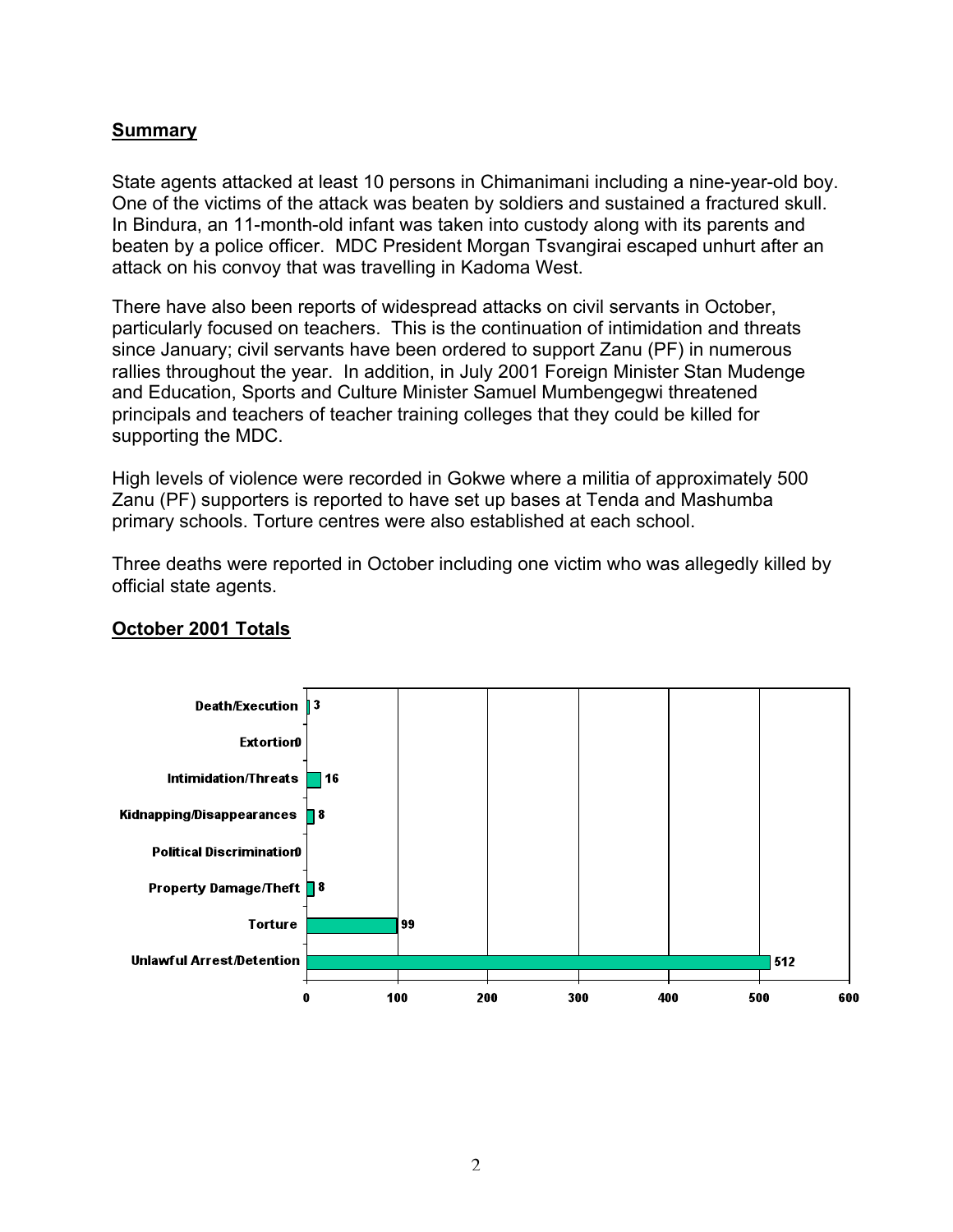# **Cumulative Totals January-October 2001**



**Sources:** Amani Trust medical assessments, HR Forum legal statements and newspaper reports.

**Notes to Tables:** The following categories have been changed and/or expanded due to the nature and the volume of crimes.

**Unlawful Arrest/Detention:** Perpetrated by members of the police force.

**Kidnapping/Disappearances:** Victims who have been released and those who are still missing.

**Torture:** Crimes of torture include rape. Rape is a highly underreported crime in Zimbabwe. To date, the HR Forum has only been able to document three cases, all in the month of June. Rape has not been allotted its own category as the low number would minimize the actual occurrences of rape and not effectively illustrate the volume of this crime.

**Displacement/Eviction:** There may be as many as 42 711 internally displaced persons since January 2001.

# **October Violence**

#### **Bikita East/Chiredzi North**

• A male game scout was shot and killed by farm invaders in the Save Conservancy on 5 October 2001 whilst they were engaged in poaching activities.

#### **Bindura**

• On 13 October E.M. was coming from Nzvimbo and arrived home at 7 p.m. At 3 a.m. a group of six police support unit officers arrived and beat him for over an hour using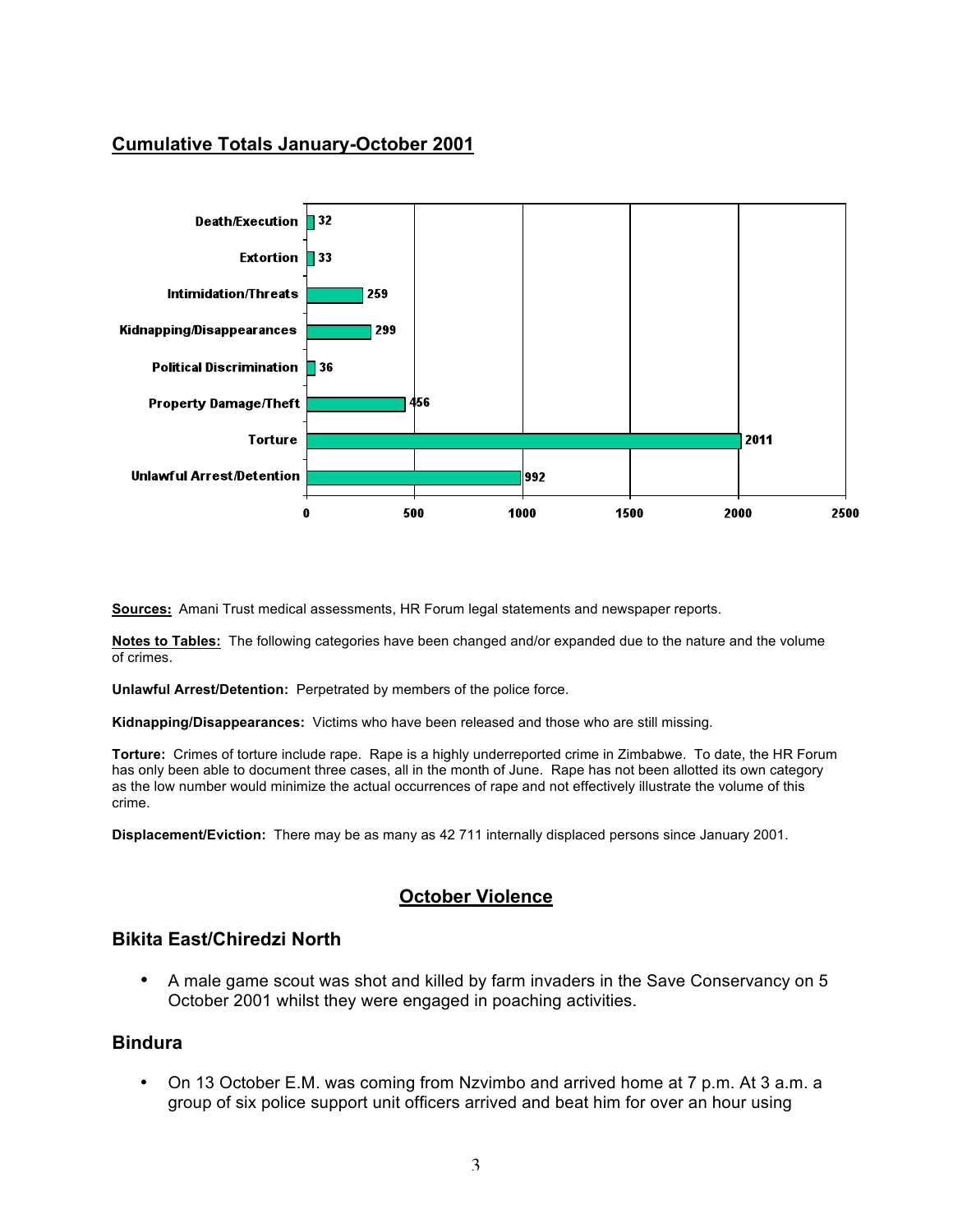boots, batons, and slaps. He and his family were threatened. He tried to escape through the window but was caught and beaten. E.M was taken to Matepatepa Police Station until his lawyer arrived in the morning. As a result of the attack, he experiences pain along the spine, on the buttocks, in the shoulders, arms, legs, feet and back, and has palpitations.

- On 12 October at around 3 a.m. R.C. was awakened at his home in Chiwaridzo, when his colleague opened the door for six policemen. As the policemen entered the house they rounded everyone up and ordered them to lie in a prone position. The officers then began assaulting them with baton sticks. R.C. was assaulted on the buttocks, hand and right side. After they were beaten the occupants were ordered to get into a ZRP vehicle and were taken to the police station where their names were written down. They were released at 3 p.m. the following day.
- On 13 October at 3 a.m. six policemen burst into a house and started to beat the occupants. T.T., an 11-month-old baby, was with his parents. All of those in the house were taken to the Bindura police camp. When they arrived, T. T., who had been asleep, woke and stretched with his palm outward in the MDC fashion. One of the policemen then beat the infant on the head, forehead, mouth, and left hand with a baton and threatened to kill the child. T.T. began to cry and the police took him to the cells for an hour before they released him with his mother. At that time one of his teeth was loose. As a result of the beating, the child has healed scars on his upper and lower lip, exhibits swelling and tenderness in his forehead, and cries when he lies on his left side.
- On 27 October, MDC supporters who came to campaign in Bindura were involved in an altercation with Zanu (PF) supporters. When they left, E.N. was assaulted by three Zanu (PF) youths. He managed to fight back and escaped. As a result of the attack, he experiences headaches and pains in his legs and feet. He also has a painful jaw and a scar and swelling on his right arm.
- On 27 October D.M. was travelling to Muzarabani to campaign for the MDC and was involved in an altercation with Zanu (PF) youths. His driver mistook him for the opposition and sprayed D.M.'s eyes with a spray gun while trying to defend himself. Residue remained in his eyes, causing headaches and impaired vision.
- After political violence in Manhenga, B.J., aged15, and his family moved to Bindura. On 22 October he returned to Waerera School for exams. On that day two Zanu (PF) youths came and assaulted him, demanding to know where his father was. They removed him and his sister from school and threatened to make her their 'wife'. They both escaped later. As a result of the assault, he has a perforated left eardrum and impaired hearing which could lead to permanent damage.

# **Chegutu**

• On 23 October J.Z. was on his way to the police station when he met soldiers and police in an army truck. They took him to a beer hall. They accused him of attending a meeting where arrangements were made to burn settlers' houses. They ordered him to lie down and beat him on the buttocks. They then ordered him to burn some clothes and forced him to do military exercises. He and his family were threatened. An army lieutenant and the sergeant performed the torture. As a result of the assault, J.Z.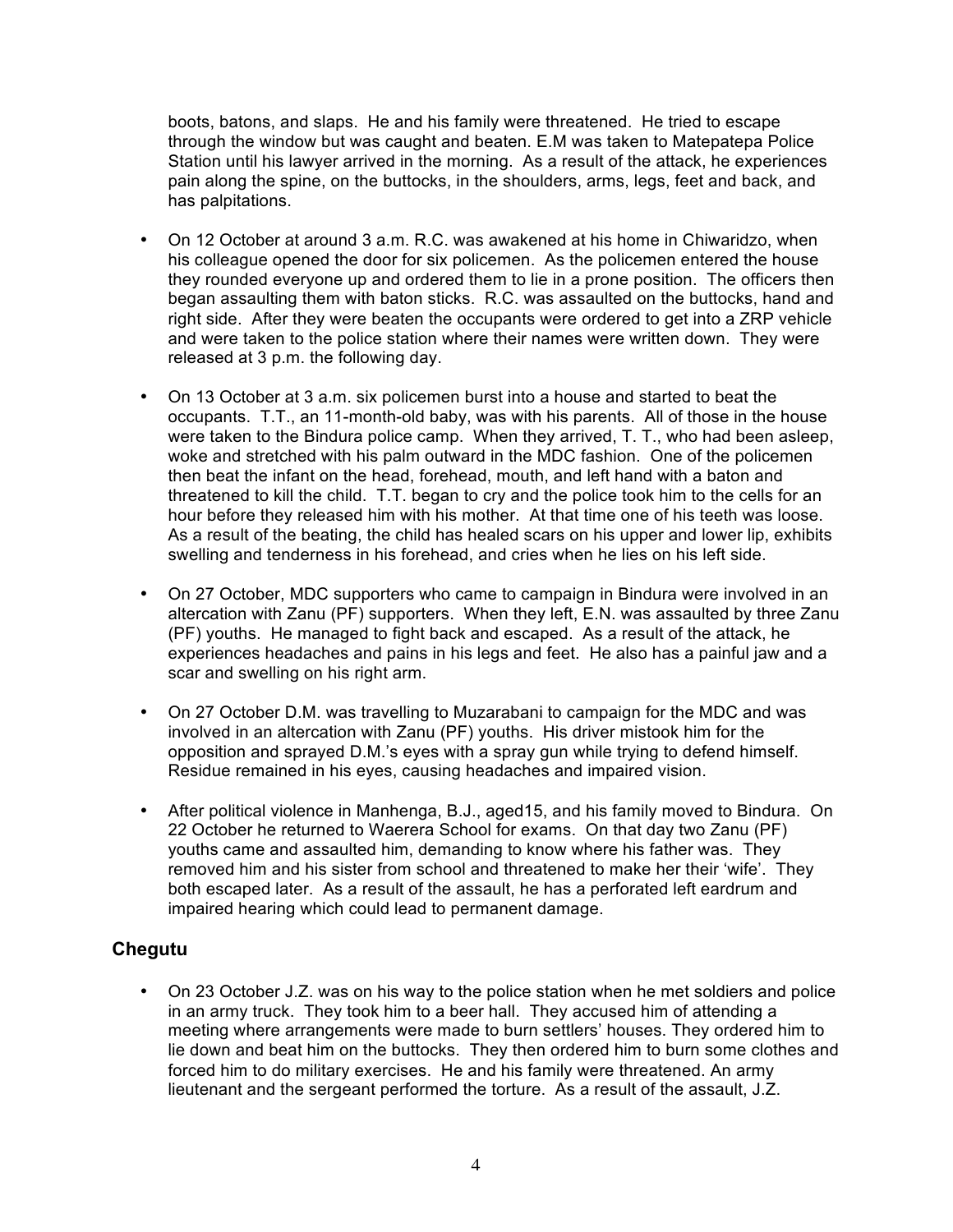experiences pain in his legs, feet, shoulders and arms. He has abrasions on his back, and a haematoma on his back and on his buttocks.

• An unnamed farm owner had his farmhouse torched and was forced off his property by war veterans. The farmer has since fled to Harare.

# **Chimanimani**

• On 6 October Shepherd Kajai, Tobias Machocho, Edmore Mafuse, Brian Manoma (aged 9), Never Ruwo and at least five unnamed individuals were assaulted by soldiers in Machongwe Village in Chimanimani. Ruwo was hospitalised with a fractured skull. Some of the other victims were threatened if they sought medical assistance. The perpetrators

were identified as Asst Insp. Mujuru (ZRP), Joseph Mwale (CIO)\*, Capt. Charamba (ZNA 3 Brigade Mutare) and 25 unnamed persons. The matter was reported to Constable Matubu (PISI) at Chimanimani Police Station who is said to be investigating the matter. There have also been disturbances reported on Charleswood Estate, owned by MDC MP Roy Bennett, where Zanu-PF members were urged to seize property. Two ZNA soldiers also entered the farm and 'scuffles ensued' according to reports.

\*Joseph Mwale was named as one of the killers of Tichaona Chiminya and Talent Mabika who were murdered with a petrol bomb in April 2000. A docket, in which Mwale and Kainos 'Kitsiyatota' Zimunya are cited as prime suspects in the murders, was opened and sent by Mutare Police to Police General Headquarters in Harare for them to forward to the Attorney General's Office. Mwale was summoned to testify in the Buhera North electoral petition but disappeared and failed to appear in court. High Court Judge James Devittie gave a directive to Attorney General Andrew Chigovera to prosecute the two for murder but no arrests have been made so far.

• On 7 October unnamed teachers, civil servants, community leaders and other state employees were summoned to a meeting at Birirwi Business Centre by Zanu (PF) politburo member Didymus Mutasa and Minister of Justice, Legal and Parliamentary Affairs Patrick Chinamasa. They were told their jobs and lives were at risk if they supported the MDC.

# **Chinhoyi**

• On 9 October, 20 farm occupiers and war veterans slashed 1.5 hectares of new tobacco crop and damaged \$135 000 worth of property on Njiri Farm in Chinhoyi, an undesignated farm. The police arrived two hours after the incident and told the occupiers to stop.

# **Gokwe North**

• In October police at Nottingham and Sentinel estates in Beitbridge detained some 500 deportees without Zimbabwean IDs. They were accused by Saviour Kasukuwere, Zanu (PF) MP for Mt Darwin South, of being vigilantes deployed by the SA 32 Battalion to destabilise Zimbabwe. The detained were part of the first wave of 2 000 deportees from South Africa who were stranded in Beitbridge.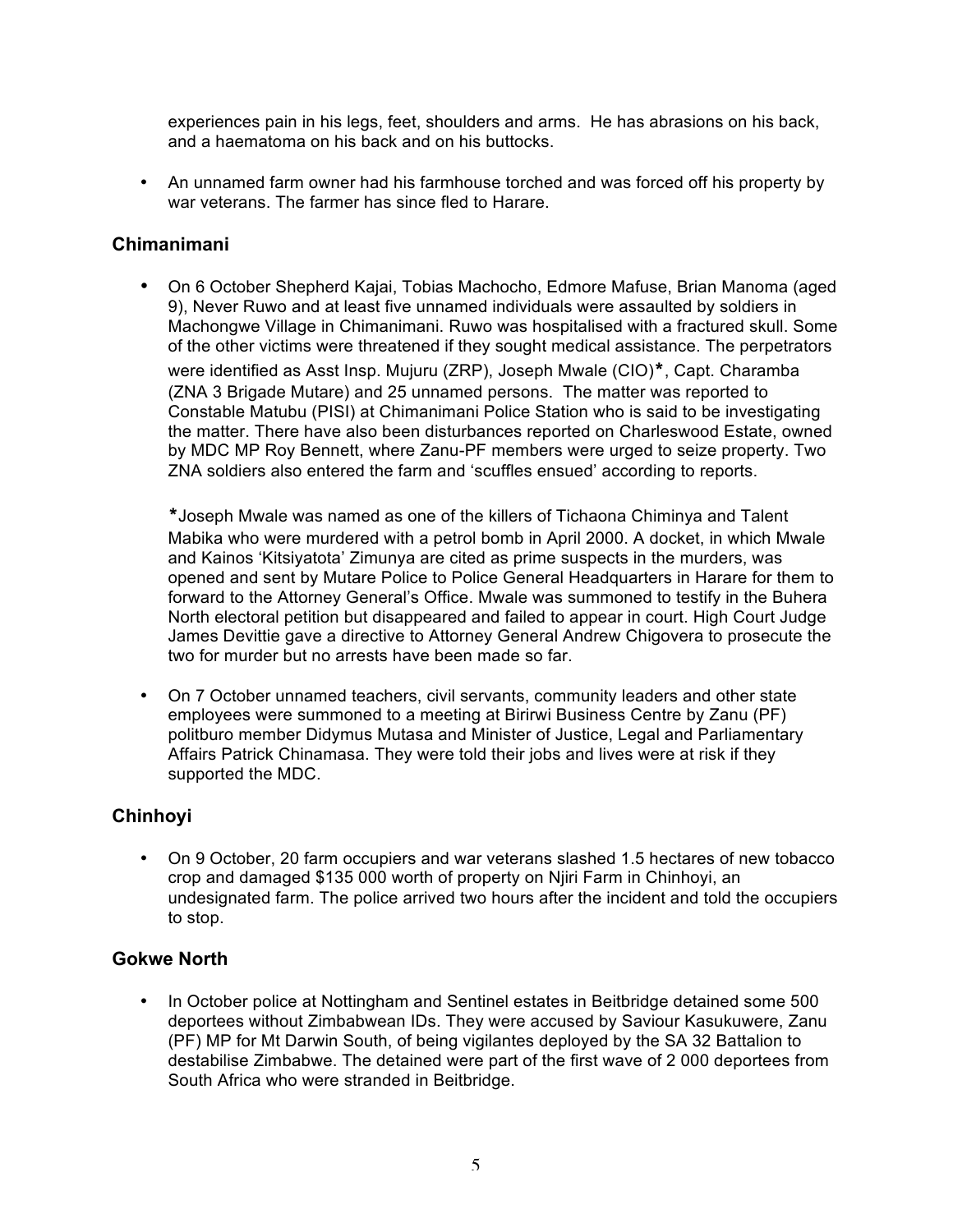- Gokwe Mukandakanda and Kufa Rukara of the MDC were abducted on October 4 at Mtora Growth Point and severely tortured for over 24 hours by unnamed Zanu (PF) supporters. They were released by the ZRP and taken to Mtora Hospital. Later, they were transferred to an unspecified hospital in Harare for treatment by a specialist. Their condition was described as 'critical'. It is unclear whether the police arrested the perpetrators.
- On 12 October, 20 teachers at Mashumba Primary School were besieged by a group of 500 Zanu (PF) supporters and war veterans. The mob attacked the teachers who then fled 40 kms on foot to Zomba Business Centre. The Midlands regional director of education, Isaac Tanyanyiwa, reportedly was 'unaware' of this and other disturbances in his precinct.
- In a separate incident on 12 October, three unnamed teachers were assaulted when the same mob disrupted an awards ceremony at Chomuwuyu High School. The headmaster was threatened with death and has subsequently fled. The teachers now want their security quaranteed before they return to school.
- On 6 October a group of approximately 150 Zanu (PF) youths approached Max Katazo Mutiri at his father's homestead and surrounded the house. He ran into the house and they began to stone it. Mutiri offered to come out so that they would not destroy the property. When he came out they tied him up and force-marched him to Tenda Growth Point to the Zanu (PF) base, beating him all the way. They continued to beat him throughout the night and into the following morning. They made threats against him and his family. At one time they severely beat him on the soles of the feet (falanga), threw him into a fire and hit him in the head. The police rescued Mutiri and took him to the hospital. As a result of the attack he has a red eye and pain on the right side of the head. He has numerous burns on the back, left arm and right shoulder blades. He has discoloration of the buttocks where he was beaten and also burns on the buttocks. His ring finger is swollen, both feet are swollen, and there is discoloration on the left foot. He has extreme pain in the legs and the feet. He also experiences a lot of pain in the shoulders and arms, has abdominal pains and headache. He has severe psychological problems from the torture. He finds it difficult to carry out his daily activities, make decisions, his daily work is suffering, and he has had thoughts of ending his life.
- A group of Zanu (PF) youths came to K.M.'s house before sunrise and started stoning her house. The shouted for her and her family to come out and said they were going to finish her off because her sons are MDC supporters. An object hit her on the right hand. She and her family members screamed and eventually ran away from the perpetrators. As a result of the attack, she experiences headaches, dizziness, backaches, chest pain, palpitations and numbness/pins and needles in arms and legs. Her right hand is swollen and she experiences chest and back pain. She also has anxiety symptoms such as chest pains and respiratory problems.
- On 4 October a crowd of Zanu (PF) supporters surrounded Matare Mutiri's homestead at about 4 p.m. He and his family ran into the house. They stoned the house until the Mutiri family ran outside. They tied him up and took him to the Zanu (PF) base at Tenda Growth Point. They severely beat him until about 4 a.m. and made threats against him and his family. The police arrived and took him to the hospital. As a result of the attack he has a painful red eye and substantial swelling on the bottom of both feet from falanga. He suffers from headaches, palpitations, and severe pain in the legs and feet.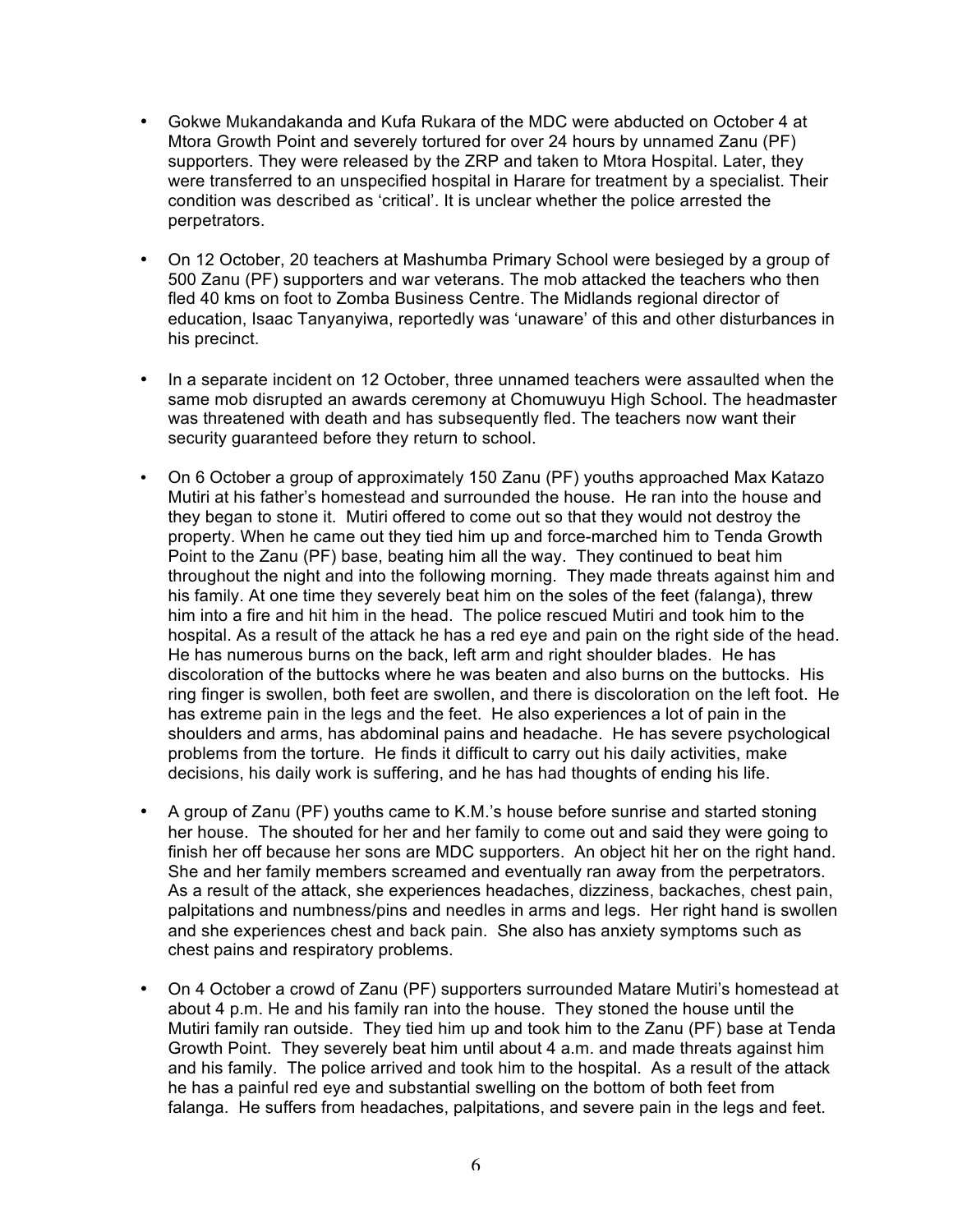He is psychologically affected by the incident and suffers from disturbed sleep and finds it difficult to perform daily activities.

- Zanu (PF) supporters came to the homestead of E.C., aged 66, and ordered him to attend a party rally. He went to the meeting at Tenda Growth Point and was surrounded by a group of Zanu (PF) youths. They showed him a group of people who they said they were going to kill and accused his sons of being MDC supporters. They made threats against him and his family. They took his feet, put them over a rock, and beat them (falanga) for more than an hour using sticks. After that, his feet were put in the hot sun. The police came and took him to the hospital. As a result of the attack, he has severe swelling, discoloration and pain in the soles of his feet. Areas of his feet look septic. He has impaired hearing from the slaps that he received. He experiences many headaches, has memory impairment and numbness/pins and needles in his arms and legs. He also experiences disturbed sleep, finds it difficult to make decisions and his daily work is suffering.
- On 4 October at about 4 p.m. Murisi Mutiri arrived home after hiding from Zanu (PF) supporters who had been harassing him. He found that the village was suddenly surrounded by Zanu (PF) supporters. He hid in his house but they destroyed the roof and windows. As he ran out of the house they caught him and beat him. Two rocks from a catapult struck him in the face. They tied him up and took him to the Zanu (PF) base at Tenda Growth Point. They made threats against him and his family. They beat him until 9 p.m. The police rescued him and took him to the hospital. As a result of the attack, he experiences backaches, severe pain on his left knee, has wounds on the face, and has swollen and bruised feet from falanga. He experiences headache, extreme pain in legs and feet, shoulders and arms, and chest pain. He also suffers from disturbed sleep and finds it difficult to carry out his daily activities.
- On 4 October on the way to his brother's house, Makanga Nyashanu Mutiri was abducted by Zanu (PF) supporters at a field in Makota Village. They accused him of not attending Zanu (PF) rallies. They started beating him, forced him to bite a shoe and force-marched him to Tenda Growth Point. They beat him severely until the following day when the police came and took him to the hospital. Threats were made against him and his family. As a result of the attack he has wounds on his hands and wounds on his feet from falanga. He also has wounds on his face, the side of his neck, and his lower back. He experiences painful headaches, has numbness and pins and needles in his arms, legs, and feet, has backaches, chest pains, and palpitations. He also has difficulty in performing daily activities, and has disturbed sleep. He still 'sees' the attackers in flashbacks of the incident.
- On 3 October Innocent Muchahanya was assaulted at his home by a group of Zanu (PF) supporters with catapults, clubs and stones. He ran for 4 kms but they caught up with him and beat him again. They tied his hands with wire and walked for 3 kms to a rally point at Makotore Business Centre. He was forced to jump and chant slogans (toyi-toyi). They deprived him of food and water. He received verbal abuse and threats. He was released on 5 October and treated at Gumunyu Clinic. The Zanu (PF) supporters also destroyed his house and stole bags of maize. When he realised that they were hunting for him he fled to Harare. As a result of the attack, he has bruises on his back, shoulders, left abdomen, and left arm. He experiences dizziness and pain in the neck, abdomen and joints.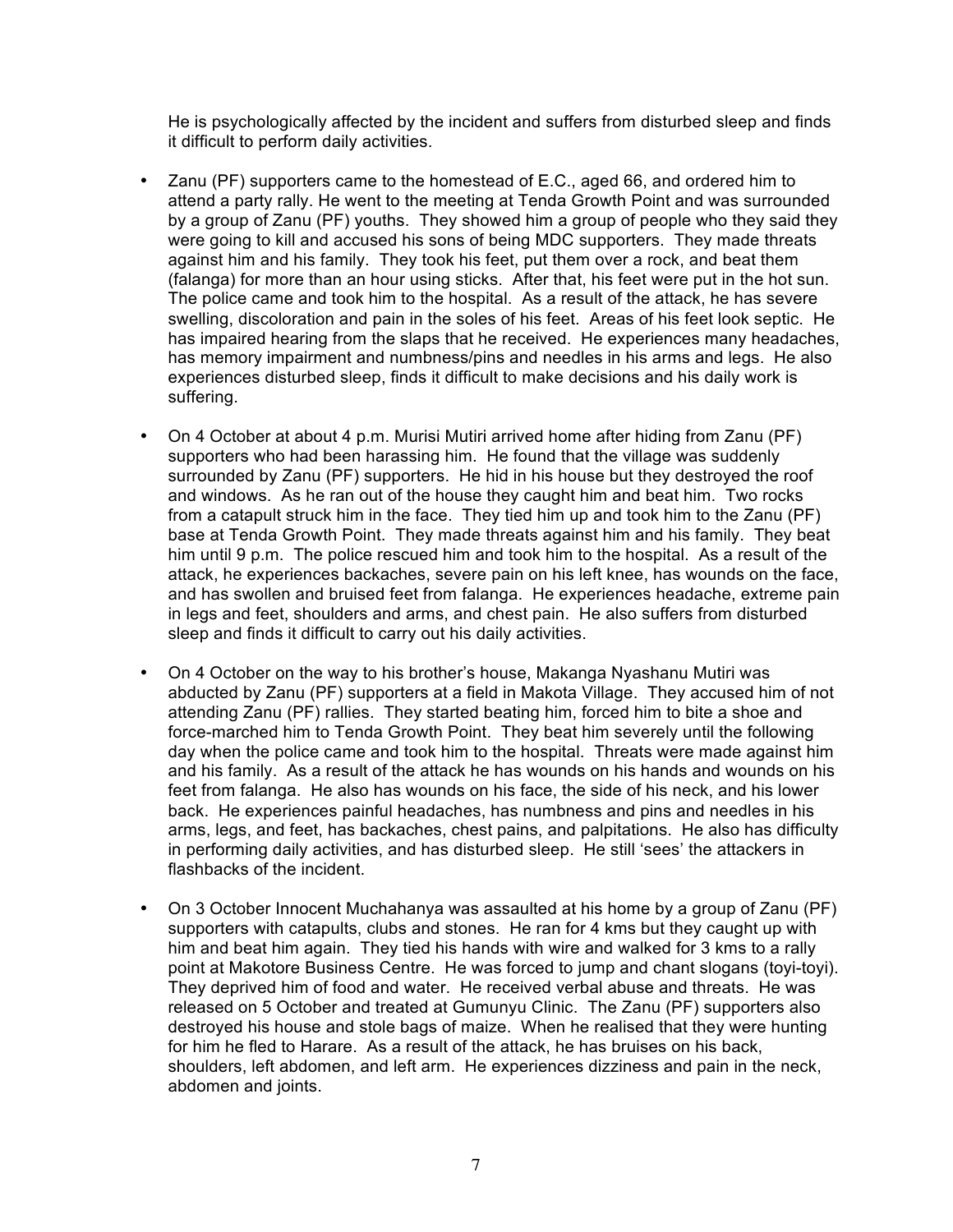• In October L.P. was abducted from his home and taken to Tenda Growth Point. There he was interrogated but he refused to give any information. They beat him on the soles of his feet and beat him with fists and sticks all over his body. They took him to a Zanu (PF) meeting where he was verbally abused and threats were made against his family. He was later released after four hours of this treatment. As a result of the attack, he suffers from pains in his legs and feet.

# **Guruve South**

• Hilary Matema of the MDC was killed on 15 October 2001. Matema was being interrogated by the ZRP on suspicion of unlawfully possessing a firearm after he was accused by soldiers of being an MDC supporter. He was assaulted with booted feet and batons and subsequently tortured to death in the Police Internal Security Intelligence (PISI) office at Guruve Police Station. The perpetrators were named as Herbert Manjengwa and Joe Ndomene. The two were charged with murder and remanded in custody by magistrate Feyi Tito of Bindura to 30 October.

#### **Harare**

- On 14 October at 1:30pm G.M. was preparing to hold an MDC rally in Kambuzuma. As it was about to begin, approximately 25 Zanu (PF) supporters approached those at the rally and started throwing stones. As he was about to run a stone caught him on the left side of his face and the wound bled profusely. He suffers from headaches and pain on his face as a result.
- On 14 October at about 4 p.m. K.M. was on his way to attend an MDC rally when he encountered a group of war veterans. They immediately started to stone him. He tried to flee but one of them fired a gun. K.M. stopped as they began to beat him with iron bars, sticks, fists and slaps. They left him there, but a passer-by helped him to the police. At the station a policeman hit him in the right side of his chest with a clenched fist. The police later took him to a clinic. Afterwards they locked him in a cell in Warren Park and he spent the night there. The following day he was taken to Harare Central Prison and on to Parirenyatwa Hospital for further treatment. He spent another night in prison and then he was released. He has cuts on his head. He suffers from headaches, dizziness, pains in his shoulders and arms and backaches. He was verbally abused, threatened and experienced simulated execution as part of his torture.

# **Hatfield**

• On 7 October, Zanu (PF) supporters came in the afternoon to F.M.'s house but they did not find him at home. They broke the doors and left. They returned at about 9 p.m. and took him to their base in Epworth. When they arrived they started assaulting F.M. with sjamboks all over the body. After beating him, they took him into the base and ordered him to identify homes owned by MDC supporters. He was forced to spend the night moving around with them to identify where MDC supporters lived. At around 3 p.m. on the 10<sup>th</sup> he was released. He was told to report to their base every Saturday in the morning for 24 weeks or else they would beat him. They also told him to buy a Zanu (PF) card. They made threats against his family. As a result of the attack, he experiences headache, dizziness, pains the shoulders, arms, feet, legs, and back.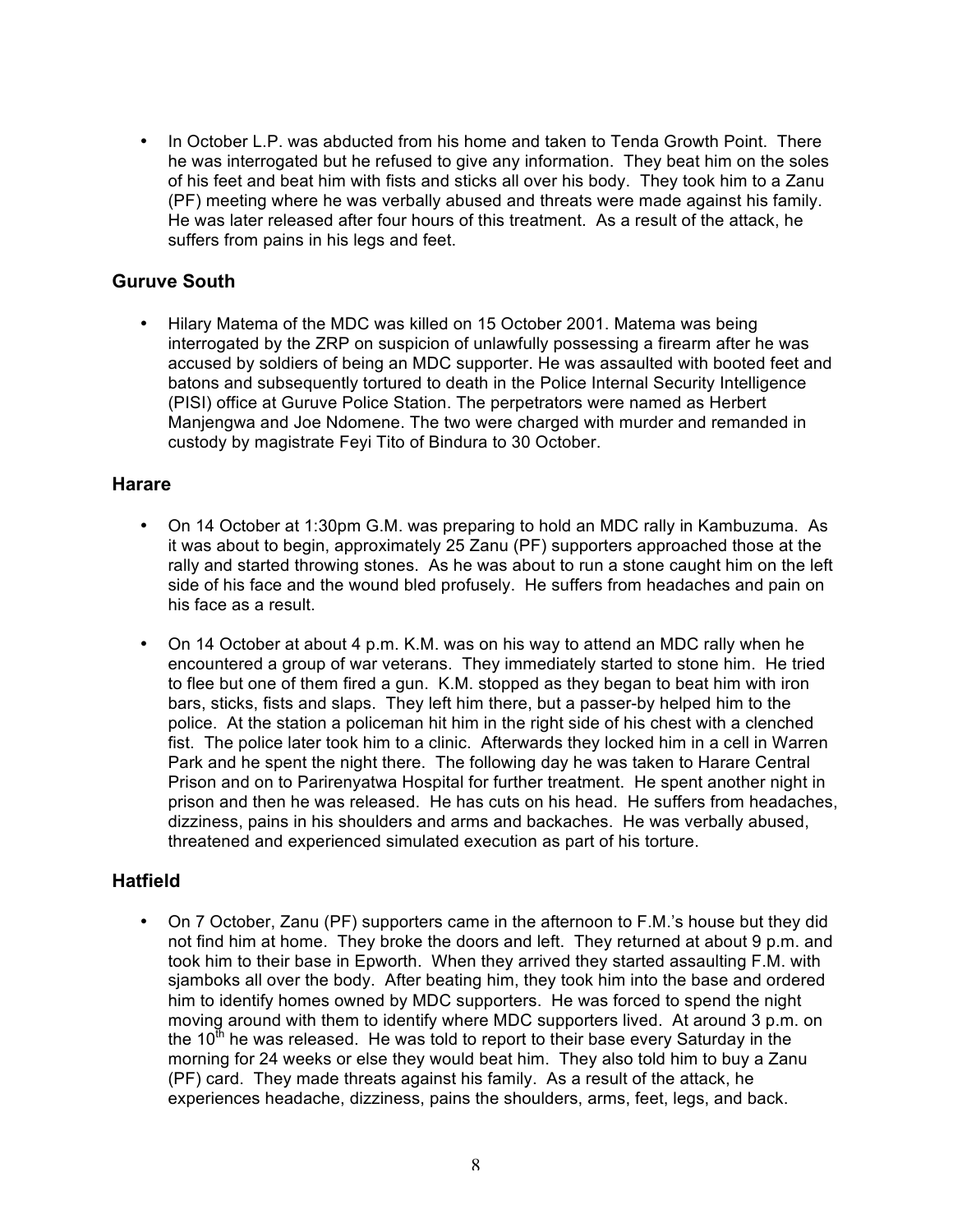- On 22 October at about 8 p.m. someone approached T.B. at his home in Hatfield and told him that a woman was hurt and needed him at his gate. Since he is an MDC secretary, he was used to receiving these requests and complied. When he got to the gate he saw a group of about 50 Zanu (PF) youths. They shouted that he was the problem and began to beat him with an iron bar. They threatened him and his family. They continued to hit him and he lost consciousness. He woke up over an hour later to find his body covered in bruises. As a result of the attack, he experiences headache, dizziness, pains in his shoulders, arms, legs and feet. He experiences palpitations. The area between his ankle and knee is painful, and he has swelling on his knee. He has a lesion on his right shoulder and bruising on the left shoulder. He has a cut on his lower lip and a cut on the right side of his forehead. He suffers from pain on the left side of the neck, and train track marks on his right shoulder. He has a long cut on his right arm and suffers from backaches along his spinal cord.
- Tapiwa Mashakada, the MDC MP for Hatfield, was arrested on 15 October on a charge of possessing an unlicensed firearm (.303 rifle). The firearm had allegedly been left by a security guard at Mashakada's home when the guard was not collected by his employer on time. Mashakada locked it in a wardrobe and was in the bathroom when police arrived to search his home and arrest him. Mashakada turned the gun in to the police.
- Zanu (PF) supporters in Epworth assaulted twelve unnamed persons on 12 October. Violence has been ongoing in Epworth over the past month.
- On 14 October at about 7 p.m. the local Zanu (PF) chairman in Epworth summoned L.H., 62, to the war veteran base. They interrogated her about her alleged MDC activities, and made accusations against her. They then took her outside, forced her to lay prone and used a stick to hit her on the back. As a result of the attack, she experiences pains in her legs and feet, and suffers from backache, chest pain, and palpitations. Threats were made against her and her family. She received a letter from war veteran militias threatening her if she pressed charges.
- On 9 October E.P. was departing from the MDC provincial offices in Dzivarasekwa in Warren Park and encountered a group of people. They demanded to know where he was coming from but he didn't respond. Two assailants in the group attacked him with a log on the left side of his body.

#### **Kuwadzana**

• Prince Bisenti, Charles Chitida, Fanuel Tsvangirai and Victor Zulu of the MDC were detained for three days from 12 to 15 October (Friday –Monday) on charges of political violence. The group was accused of having beaten people during a door-to-door political campaign in Kuwadzana. The AG's office declined to prosecute the group citing lack of evidence.

#### **Kambuzuma**

• On 14 October P.M. was at an MDC rally in Kambuzuma when Zanu (PF) youths arrived and began throwing stones. He fled as the police began throwing tear gas canisters at them. One of the canisters burst at his right foot and he sustained an injury. As a result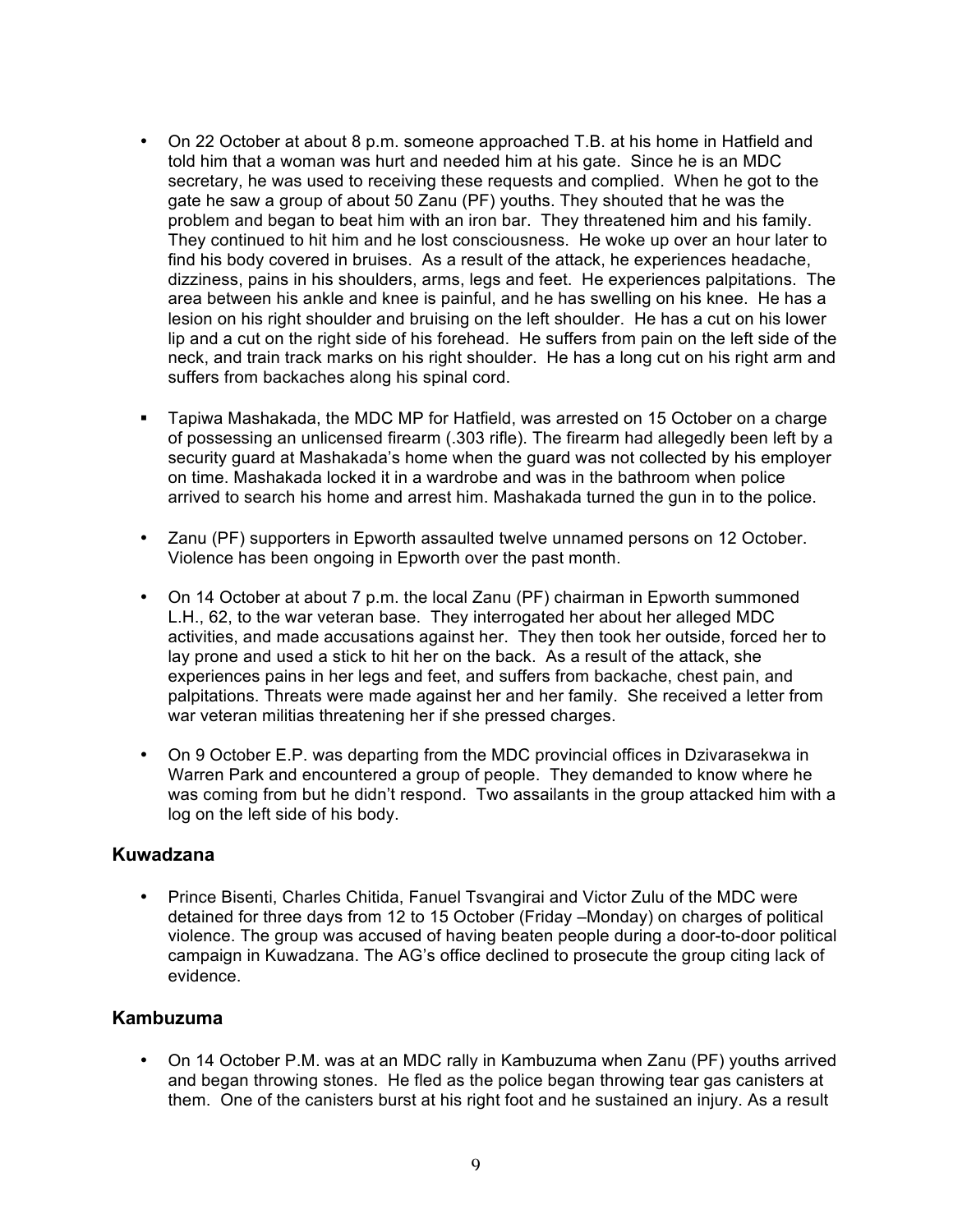of the attack, he has a large blister 15 cm long and 7 cm wide on his foot with two smaller blisters. He has pains in his legs and feet. He was also subjected to verbal abuse and threats.

• Stephen Gonyora, Tawanda Hwanya, Maria Muzenhama and Rutherford Kwande of Zanu (PF) were assaulted with fists, stones and sticks by MDC supporters while mourners were gathered at a house in Kambuzuma. Kwande's roof and windows were damaged. The perpetrators were identified as Lovemore Chamunorwa, Kennedy Chinamaringa, Propser Chipungu, Peter Maphosa, Aleck Murayi, Brain/Brian Murayi, Jetro Mutero, Mary Sagonda, Morgan Zvinorova, and fifty unnamed persons. The group was arrested on site and bailed for Z\$1 000 each and remanded to 30 October 2001. It is unclear whether any time was spent in custody prior to their appearance before magistrate Dominic Muzavazi.

# **Dzivarasekwa**

- On 9 October E.P. was departing from the MDC provincial offices in Dzivarasekwa in Warren Park and encountered a group of people. They demanded to know where he was coming from but he didn't respond. Two assailants in the group attacked him with a log on the left side of his body.
- Edwin Mushoriwa (MDC MP for Dzivarasekwa) was arrested on 14 October at Kambuzuma Shopping Centre on a charge of public violence after Zanu (PF) supporters had stormed a hall before an MDC meeting. There was no report of any Zanu-PF members being arrested. The Zanu (PF) supporters allegedly stoned attendees, fired gunshots and torched furniture.

#### **Hurungwe**

- On 12 October a group of Zanu (PF) youths came to E.B.'s house and threatened to beat her because her son is an MDC activist. She received verbal abuse and threats against her family. E.B. has been continually harassed for over a year. She escaped to Chinhoyi. E.B., 54, has developed a heart condition since the incident and is also affected psychologically by the incident. She finds it difficult to perform daily activities and experiences headaches, dizziness, and impaired concentration and memory. She experiences numbness or pins and needles in the arms and legs, pains on the legs and feet, chest pain, and palpitations.
- On 14 October at 8 p.m. as B. C. was closing the bottle store where she worked, a group of Zanu (PF) youths entered and asked if she was Blandina, the MDC secretary. She denied it but they immediately set upon her with logs, fists and booted feet. They beat her for about an hour before she escaped. The threatened her and her family and they proceeded to burn her property. She walked through the night to Zvipani where she got a ride to Chinhoyi. As a result of the attack she experiences headaches, dizziness, and has pains in the ear, legs, arms, shoulders and feet.

# **Kadoma West**

• There was an attempt on the life of MDC President Morgan Tsvangirai on 12 October at Patchway Mine along the Kadoma-Sanyati Road by 50 suspected Zanu (PF) supporters.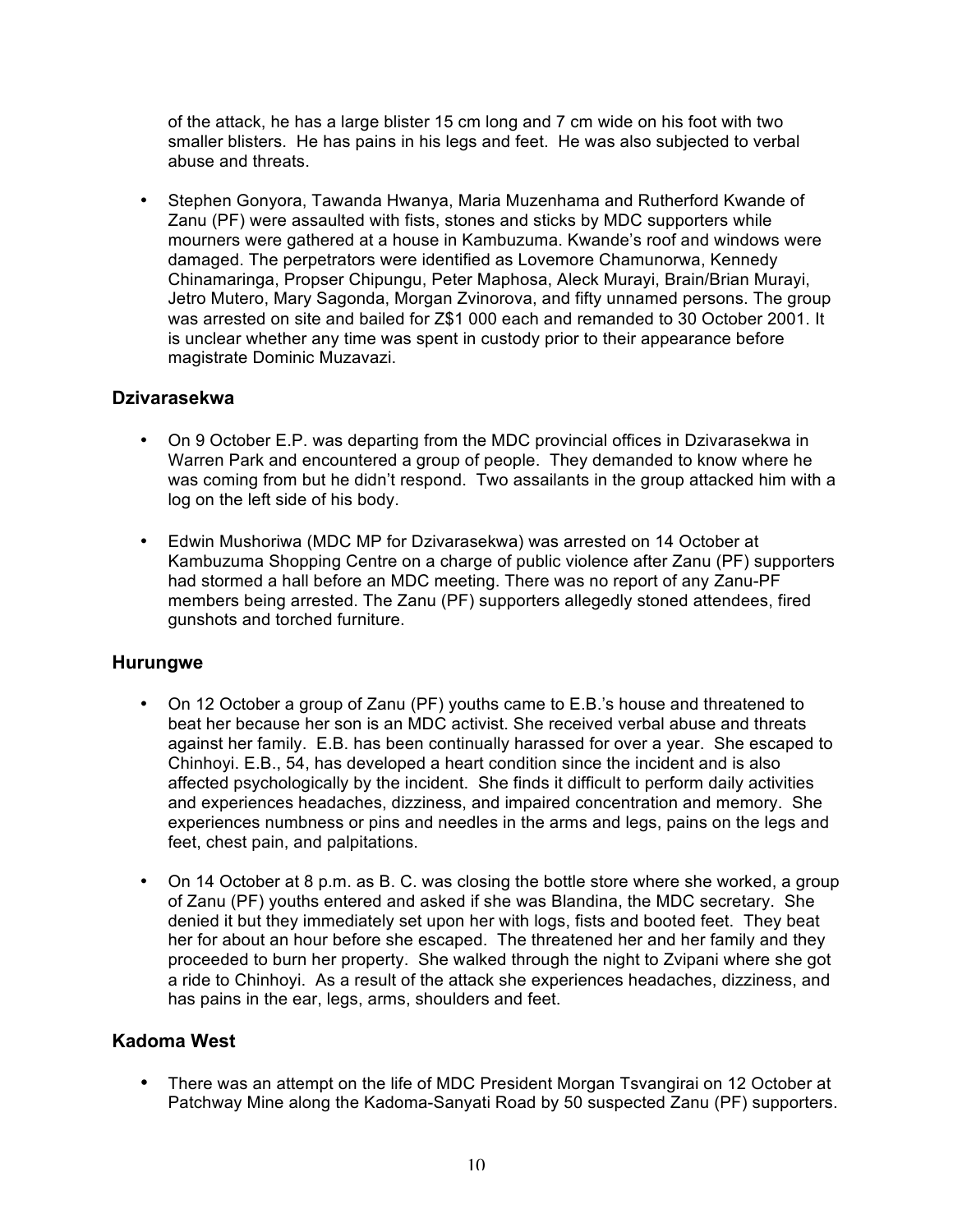Tsvangirai's convoy was allegedly ambushed while ZRP Inspector Makaza (OIC Kadoma Rural) watched. His vehicle's window and back windscreen were stoned and smashed. The damage was assessed at \$950 000. A report to the ZRP (CR41/10/2001) was dismissed by Wayne Bvudzijena, ZRP spokesperson, as a demonstration by a small miners' co-operative and Makaza's presence was denied. This is the second ambush on Tsvangirai's convoy this year. The first occurred in Bindura on 23 July.

#### **Kwekwe**

• Occupiers on a farm belonging to S. Smith in Kwekwe have continued to set fires (60% of grazing burned), fell trees, poach, snare wildlife, and have been hostile in threatening to remove the owners. Farm workers are intimidated daily. One farm homestead was occupied by local businessman who reportedly paid the District Administrator for the use of the land. The ZRP have rendered no assistance.

#### **Lupane**

• Limukani Luphala was abducted from his curio stand in Lupane by four suspected MDC supporters on 28 October, taken to a secluded spot and beaten to death. His body was later burnt.

#### **Marondera East**

- On 13 October farm occupiers from Svosve and Zanu (PF) supporters, including Edward Jera, accused five unnamed farm workers at Uitkyk farm of supporting white farmers and the MDC. The workers were assaulted with axes, knobkerries, chains and sticks. Police took all five to Marondera for hospital treatment. The incident follows the issuing of a High Court order dated 4 October 2001 from Justice Chinhengo served on Marondera police on 9 October instructing them to curb lawlessness and enable normal farming operations on Uitkyk, Eirene, Safari, Munemo and Chance farms. Despite intervention and ferrying of the injured to the hospital, ZRP Sgt. Matambanadzo is regarded by farm owner Angus Campbell as having failed to contain the situation as the violence developed.
- Three unnamed farm workers including one pregnant worker at Uitkyk farm were beaten by unnamed farm occupiers and Zanu-PF supporters between 13-14 October. The pregnant woman was repeatedly kicked in stomach until she vomited.

#### **Marondera East/ West**

- On 8 October, unnamed farm occupiers assaulted Hamish Charters of Eirene Farm with whips and sjamboks on his back and shoulders.
- At Chipesa Farm, on 11 October, David Kay was arrested on a charge of attempted murder when he went to report that invaders were prohibiting his farming activities. A court order from Justice Chinhengo bars such activity.

# **Masvingo North**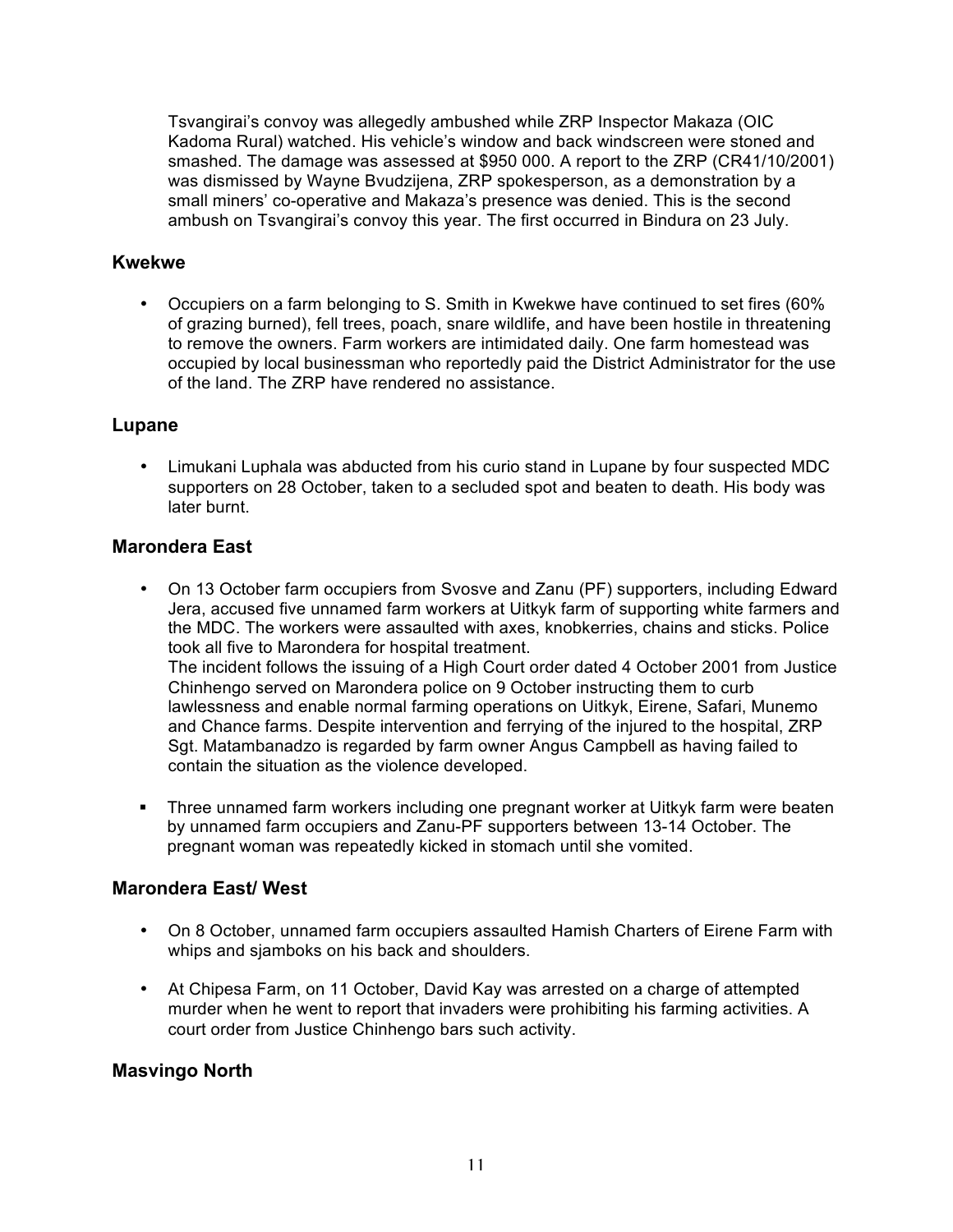• Albert Chamwadoro, an ex-Zanu (PF) MP for Chivi North and the owner of Allandale Farm in Mashava, had the entrance to his farmhouse locked by a group directed by the Josaya Hungwe, the provincial governor. The group also threatened to kill Chamwadoro. The farm workers were chased away. Chamwadoro is allied to Eddison Zvogbo's faction of Zanu (PF), which is sometimes at variants with others in the party. He bought Allandale Farm from Mashaba-Shabani Mines in 2000. Black-owned farms are not supposed to be designated, but Hungwe insisted on the designation and occupation, stating that the certificate of no interest under which Chamwadoro had purchased the farm had been cancelled.

# **Mberengwa East/West**

• Headmaster Hove Gumbo, teachers V. Moyo and Marufu (who are also MDC members) together with unnamed pupils preparing for O- and A-level exams at Vutika High School in Mberengwa were forced to attend pungwes and undergo political re-education by Zanu (PF) supporters. The teachers have been victimised and have had their property destroyed. They have since fled the school. Those responsible have been identified as war veterans Walter Mucheregwa (who is also a teacher) Divine Chitoro, Nyasha Koke and others.

#### **Murehwa South**

- On 11 October F. M. was assaulted while walking home by three people who accused him of not surrendering his MDC membership card. He was threatened and punched in the face and ribs. Since then, he is quite fearful of walking about. Zanu (PF) supporters have threatened to deal severely with MDC supporters who do not attend a rally on 12 October. As a result of the attack he experiences headaches, dizziness, and pains in the ribs and eyes.
- On 7 October, at 4 p.m., P.K. arrived at Chije Centre in Mutoko. Upon entering the shop he was told by the shopkeeper that ex-combatants were looking for him. As he made his way to the local school, eight ex-combatants attacked him. They began beating him using fists and slaps until he bled profusely from the nose and mouth. They tore up his clothes and made threats against him and his family. He was beaten for approximately 30 minutes until some passers-by intervened. He did not report to police or go to a clinic. As a result of the attack he has impaired hearing in his right ear.

#### **Mudzi**

• Five staff members of the Red Cross, including Kisi Katumirewere, were woken up by a war veteran militia and forced, under threat of decapitation, to drive from St. Pius Clinic to Kotwa, where Zanu (PF) membership cards were demanded of them. The group was assaulted for over an hour and again threatened with death for not having these 'passports'. They were hospitalised in Marondera for some days.

#### **Mutare West**

• On 19 October at Guy Coke-Norris' Nyatso Farm in Odds, war veterans used a District Development Fund tractor to plough two hectares of high-value export flowers 48 hours before picking was due. The value of the flowers was at least \$1,2 million in inputs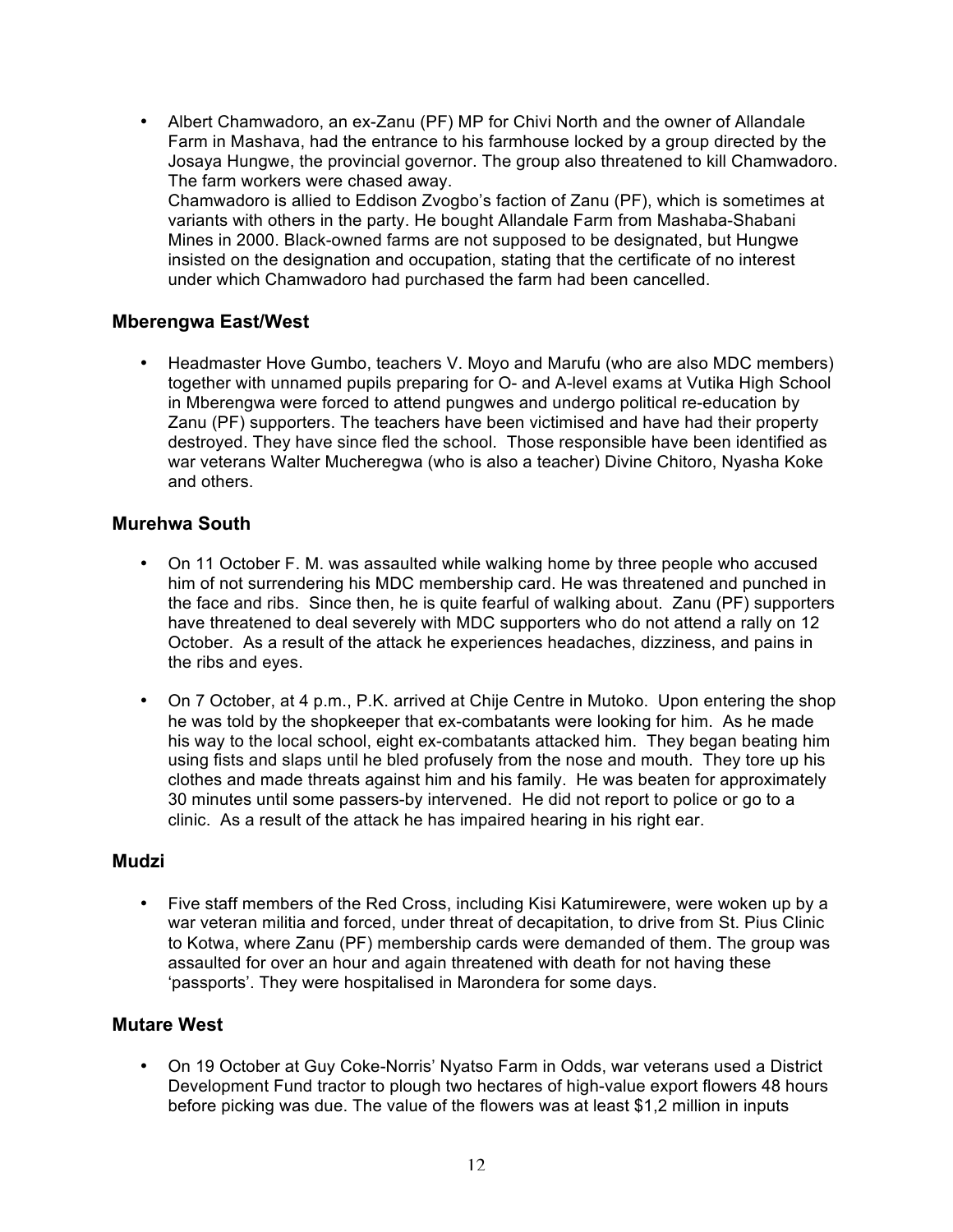alone. The war veterans threatened to return and destroy the remaining flower crop if he did not leave the farm immediately. They had earlier looted the garden of \$1,4 million in vegetables and gum plantation for temporary housing materials, destroyed a brickmaking plant and looted two farmhouses belonging to his sons. Among the illegal settlers is a top-ranking local police officer that visits the farm regularly from the ZRP base in Santana.

#### **Mwenezi**

• On 15 October Bernard Chiondengwa, the MDC candidate for Chivi North in the June 2000 parliamentary elections, reportedly disappeared. He has failed to appear in court three times over his electoral petition and could not be contacted by his lawyers through party structures.

#### **Nkayi**

**Farm foreman Thomas Dhlamini, farmworker Christine Sibanda and three other** farmworkers at Deeside farm in Inyati were tortured by war veteran militias. The farm workers were made to lie on the ground and assaulted with sticks. Dhlamini's arm was broken and Sibanda had to be hospitalised.

# **St. Mary's**

• Job Sikhala, the MDC MP for St. Mary's, had 3-4 shots fired at his house on 1 October. All windows in his house (worth Z\$58 000) and two vehicles were stoned. Property worth \$200 000 was damaged or destroyed. The perpetrators were identified as Boniface Manyonganise, Haisa, Tendekai, Dema, Anderson Yotamu, Richard Tonderai, David Chipunza and 150 unnamed youths belonging to Zanu (PF), including two MDC 'defectors'. Manyonganise was charged with public violence, bailed on Z\$10 000 and ordered to report to Hatfield ZRP twice weekly and remain resident in Epworth. Anderson Yotamu, Richard Tonderai and David Chipunza were charged with public violence. The latter two were bailed for Z\$5 000 each. Yotamu was remanded in custody to 12 October while his bail application was being considered. Sikhala said the police were not taking an attempt on his life seriously.

# **Zhombe**

• Unnamed teachers and pupils from Zhombe Primary School and Tenda High School were abducted and taken to a war veterans' base in Gokwe. Six teachers fled to Gweru after they were released.

# **Zvimba South**

• Armed invaders from Lilfordia farm base assaulted Maggie Christian and six unnamed farmworkers of Umzuzuru farm in Nyazura. They stoned all farmhouse windows and stole two tractors. Alistair Smith (the farm owner) was not at home when the attack occurred. Umzuzuru is a large dairy farm that has recently been delisted.

# **Background**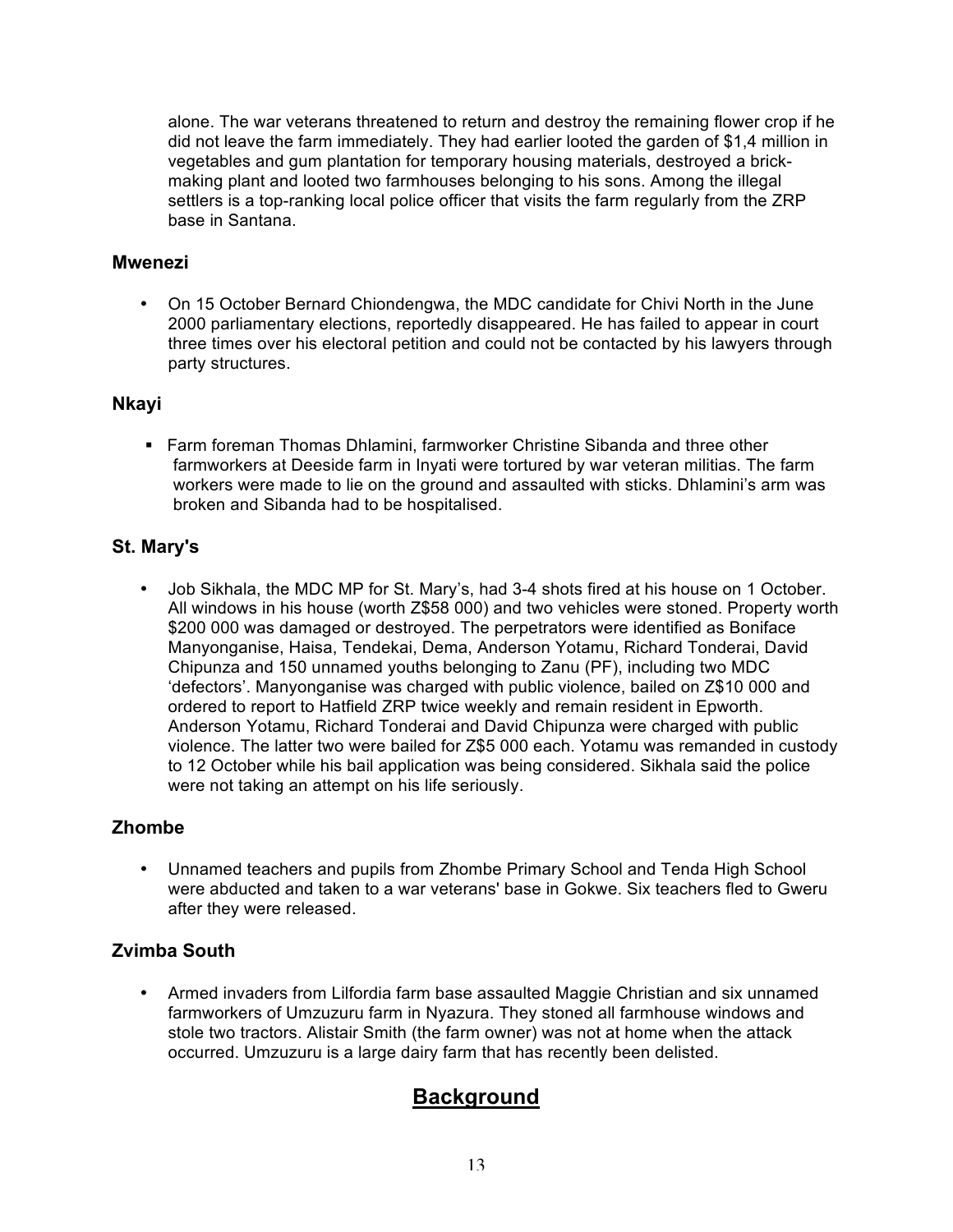The MDC is contesting the outcome of last June's parliamentary elections in many constituencies that resulted in the victory of the ZANU (PF) candidate. The MDC has filed 41 cases from constituencies across Zimbabwe. ZANU (PF) is likewise contesting the election result in only one constituency where the MDC won a parliamentary seat. Trials began 12 February 2001.

Human rights abuses have been reported in all cases that have appeared before the High Court. Some of the victims seen by the HRLU (Human Rights Legal Unit) during March 2001 were victims of political violence that occurred when they returned home after testifying in the election challenges. The violence, which has mainly implicated ZANU (PF) supporters, but has also implicated some MDC supporters, is being used as a tool to intimidate people who had testified at the High Court. The intimidation continues to instil such fear that witnesses consider not testifying and in some cases have to be subpoenaed.

Many victims were forced from their homes because of an extreme fear of victimization and repeated intimidation. Victims are often forced to look for alternative housing and many are forced to live with family or friends elsewhere in the country. Most victims report beatings as the main form of torture.

Some victims seen by the HRLU were victims of other political violence, torture and ongoing intimidation in several constituencies.

Political violence has been reported in the following constituencies: Beitbridge, Bikita West, Bindura, Bubi-Umguza, Buhera, Bulawayo, Bulilima-Mangwe, Chegutu, Chikomba, Chimanimani, Chinhoyi, Chipinge North, Chiredzi, Gokwe, Goromonzi, Gweru, Harare, Hurungwe West, Hwange, Hwedza, Kariba, Karoi, Kwekwe, Mabvuku, Makonde, Makoni East, Makoni West, Marondera, Masvingo North, Matabeleland South, Matobo, Mazowe West, Mberengwe East, Mount Darwin, Murehwa, Mutare, Mutoko, Muzarabani, Mwenezi, Nkavi, Raffingora, Ruwa, Seke, Shamva, Shurugwi, Tsholotsho and Zvimba.

The Clemency Order handed down by the President in October 2000, which declared that only those involved in political violence that resulted in murder or rape could be prosecuted, clearly has had serious effects. Police have taken little action to protect persons against political violence and in many cases, according to victims, refuse to take statements from MDC supporters. Some victims refrain from making reports to the police out of fear of further victimization often because of a perceived link between the assailants and members of law enforcement agencies. The police, as evidenced by statements of victims, have shown little intention of taking the reported matters seriously or investigating them with diligence.

It is urgent that the Zimbabwean government takes steps to ensure a climate of peaceful political competition. It is also imperative that the government ensures that the rule of law is restored, and criminal charges are brought against all alleged perpetrators, whatever their political affiliation.

#### \*\*\*\*\*\*\*\*\*\*\*\*\*\*\*\*\*\*\*\*\*\*\*\*\*\*\*\*\*\*\*\*\*\*\*\*\*\*\*\*\*\*\*\*\*\*\*\*\*\*\*\*\*\*\*\*\*\*\*\*\*\*\*\*\*\*\*\*\*\*\*\*\*\*\*\*\*\*\*\*\*\*\*\*\*\*\*\*\*\*\*\*\*\*\*\*\*\*\*\*

The Zimbabwe Human Rights NGO Forum (also known as the "Human Rights Forum") has been in existence since January 1998. Nine non-governmental organizations working in the field of human rights joined together to provide legal and psychosocial assistance to the victims of the Food Riots of January 1998.